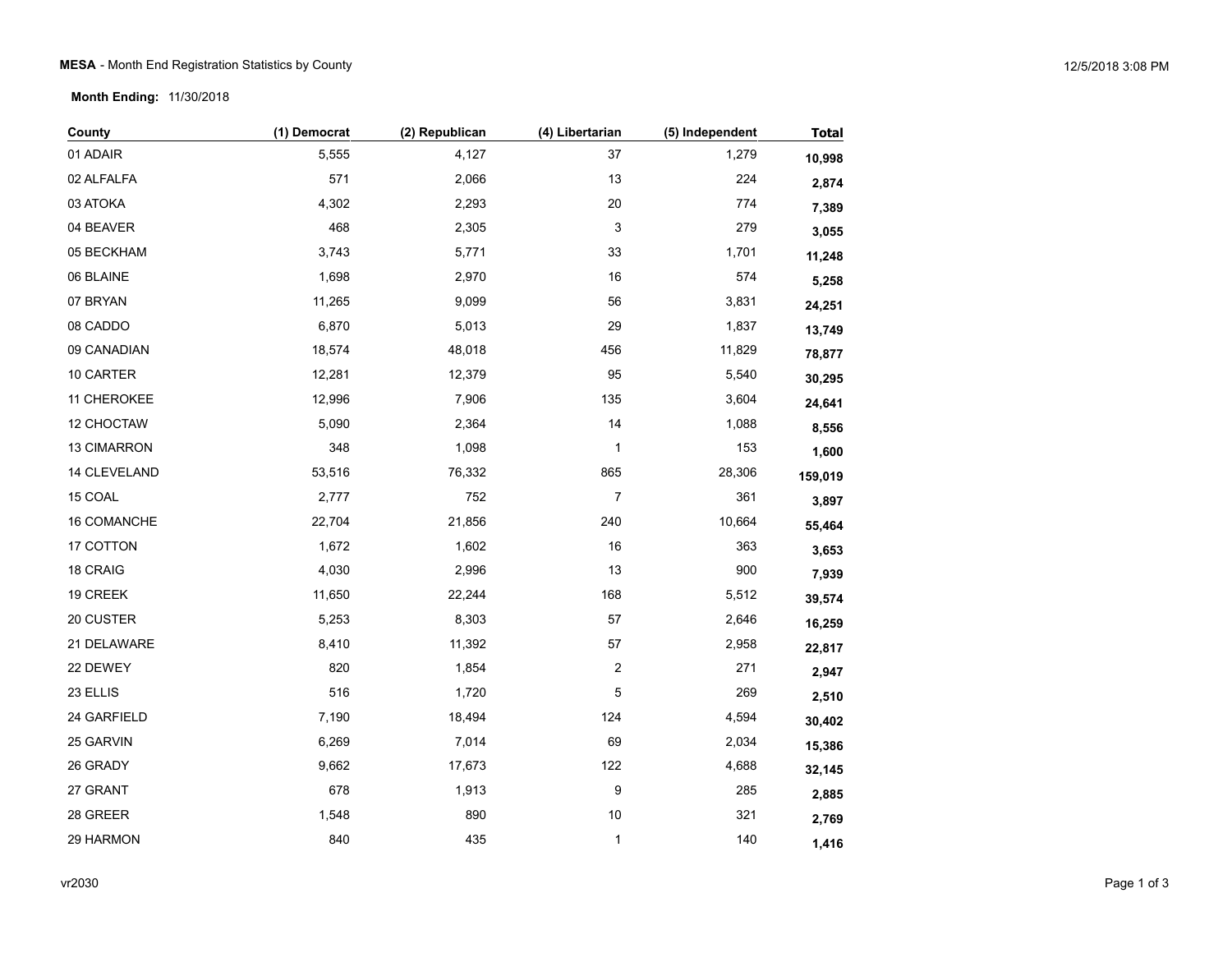**Month Ending:** 11/30/2018

| County              | (1) Democrat | (2) Republican | (4) Libertarian         | (5) Independent | <b>Total</b> |
|---------------------|--------------|----------------|-------------------------|-----------------|--------------|
| 30 HARPER           | 448          | 1,339          | $\overline{\mathbf{c}}$ | 169             | 1,958        |
| 31 HASKELL          | 4,408        | 1,988          | 15                      | 530             | 6,941        |
| 32 HUGHES           | 3,956        | 2,037          | 16                      | 874             | 6,883        |
| 33 JACKSON          | 3,897        | 6,112          | 60                      | 1,628           | 11,697       |
| 34 JEFFERSON        | 1,678        | 1,232          | $\overline{7}$          | 480             | 3,397        |
| 35 JOHNSTON         | 3,266        | 1,978          | 13                      | 728             | 5,985        |
| <b>36 KAY</b>       | 6,927        | 13,513         | 97                      | 3,656           | 24,193       |
| 37 KINGFISHER       | 1,701        | 5,785          | 22                      | 699             | 8,207        |
| 38 KIOWA            | 2,290        | 2,020          | 11                      | 514             | 4,835        |
| 39 LATIMER          | 4,031        | 1,490          | 5                       | 577             | 6,103        |
| 40 LEFLORE          | 13,781       | 9,135          | 62                      | 4,217           | 27,195       |
| 41 LINCOLN          | 5,995        | 10,732         | 90                      | 2,610           | 19,427       |
| 42 LOGAN            | 6,916        | 16,358         | 129                     | 3,982           | 27,385       |
| 43 LOVE             | 3,146        | 1,998          | 20                      | 1,031           | 6,195        |
| 44 MCCLAIN          | 6,798        | 13,654         | 81                      | 3,225           | 23,758       |
| <b>45 MCCURTAIN</b> | 9,743        | 4,311          | 32                      | 1,508           | 15,594       |
| <b>46 MCINTOSH</b>  | 6,910        | 3,655          | 19                      | 1,253           | 11,837       |
| 47 MAJOR            | 649          | 3,319          | 17                      | 329             | 4,314        |
| <b>48 MARSHALL</b>  | 3,713        | 3,281          | 19                      | 1,277           | 8,290        |
| 49 MAYES            | 9,045        | 10,167         | 68                      | 2,827           | 22,107       |
| 50 MURRAY           | 4,215        | 2,600          | 36                      | 879             | 7,730        |
| 51 MUSKOGEE         | 19,189       | 12,379         | 115                     | 5,384           | 37,067       |
| 52 NOBLE            | 1,863        | 3,858          | 18                      | 692             | 6,431        |
| 53 NOWATA           | 2,377        | 2,865          | 21                      | 817             | 6,080        |
| 54 OKFUSKEE         | 3,070        | 2,164          | 19                      | 702             | 5,955        |
| 55 OKLAHOMA         | 153,840      | 181,003        | 2,174                   | 73,395          | 410,412      |
| 56 OKMULGEE         | 9,936        | 7,407          | 63                      | 2,684           | 20,090       |
| 57 OSAGE            | 10,623       | 12,534         | 107                     | 3,506           | 26,770       |
| 58 OTTAWA           | 7,581        | 6,327          | 48                      | 2,975           | 16,931       |